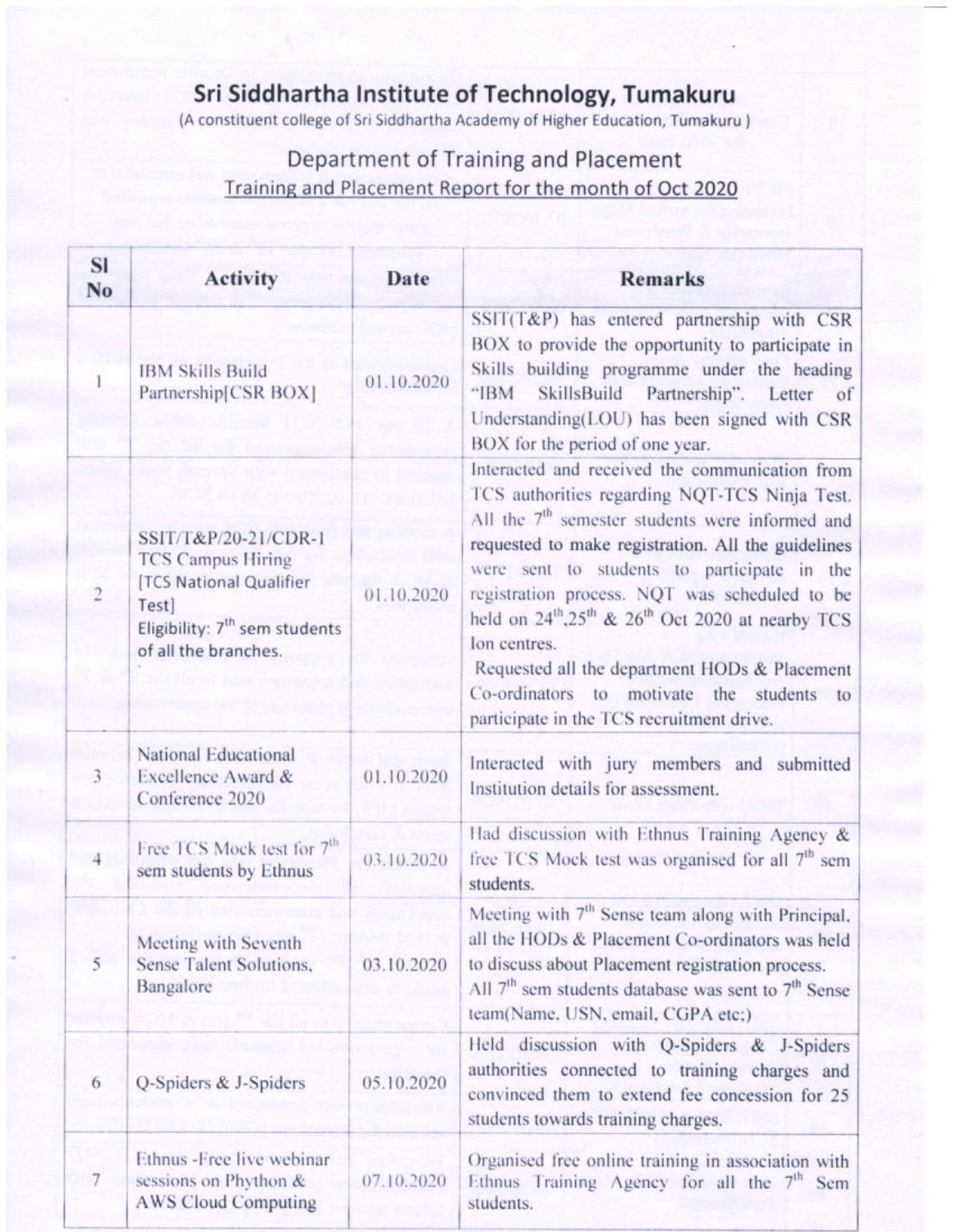| Opportunity to participate in Deloitte recruitment<br>drive was made available to 2020 batch &<br>Company- Deloitte<br>07.10.2020<br>Campus recruitment drive<br>8<br>connected Information about the company was<br>for 2020 batch<br>shared with the students.<br>Communicated & Information was circulated to<br><b>FICCI</b><br>all the 2019 & 2020 batch students regarding<br>Invitation for virtual Mega<br>07.10.2020<br>9<br>participation in recruitment drive that was<br>Internship & Placement<br>scheduled between 12th & 25th Oct 2020.<br>Drive Oct 2020<br>Held discussion with Principal & Dean regarding<br>Revised proposal for<br>the features of the proposal & decided to have an<br>08.10.2020<br>placement assistance from<br>10<br>MOU related to above.<br>PlaceSense<br>Live webinar on<br>Communicated to the Principal & all the HOD's<br>08.10.2020<br>Empowing students to be<br>11<br>for participation.<br>future ready<br>A 10 day TCS NQT Specific online Training<br>programme was organised for all the 7 <sup>th</sup> sem<br>TCS NQT crash course<br>9.10.2020<br>students in association with Seventh Sense Talent<br>12<br>with PlaceSense<br>Solutions. [10.10.2020 to 20.10.2020]<br>A meeting was held with SCII team in connection<br>with Internships for two hours & list of CSE,ISE<br>Interaction with SCII<br>12.10.2020<br>& MCA students was communicated to the SCII<br>company regarding<br>13<br>Internships<br>authorities.<br>NASSCOM.<br>Analysed the proposal & discussed with the<br>MICROSOFT & AICTE<br>authorities and communicated to all the $5^{th}$ & $7^{th}$<br>collaboration on Skill<br>12.10.2020<br>14<br>students & Education in<br>sem students to make use of the opportunities.<br>next generation<br>technologies.<br>Reviewed terms & conditions of MOU between<br>SSIT & Place sense for placement assistance and<br>16.10.2020<br>signed MOU by both the parties on agreed revised<br>MOU with Place Sense<br>15<br>terms & conditions.<br>A virtual Pre Placement talk was organised and<br>appraised all the concerned regarding the<br>SSIT/T&P/20-21/CDR-2<br>opportunity and communicated all the Civil, ME<br><b>ELEATION Campus</b><br>19.10.2020<br>& IEM students (7 <sup>th</sup> Sem) for participation.<br>16<br>recruitment drive [Civil,<br>A total of 36 students had registered and 5<br>Mechanical & IEM]<br>students were selected for free Training.<br>Communicated to all the $7th$ sem & MCA students<br>SSIT/T&P/20-21/CDR-3<br>for registration.143 students have registered for<br>Campus recruitment<br>19.10.2020<br>17<br>Drive-Climber<br>the drive.<br>(Package 3.5-4.5 Lakh)<br>Recruitment test conducted & 4 students were<br>SSIT/T&P/20-21/CDR-4<br>22.10.2020<br>selected for Internships [CS-1, IS-2, MCA-1].<br>18<br>SCII(Internship)<br>Two free online mock test( for TCS NQT<br>Specific) were conducted in association with<br>TCS NQT Specific -Mock<br>20.10.2020<br>19<br>Test(Ethnus)<br>Ethnus team on 20 <sup>th</sup> & 22 <sup>nd</sup> Oct 2020. |  |  |  |
|----------------------------------------------------------------------------------------------------------------------------------------------------------------------------------------------------------------------------------------------------------------------------------------------------------------------------------------------------------------------------------------------------------------------------------------------------------------------------------------------------------------------------------------------------------------------------------------------------------------------------------------------------------------------------------------------------------------------------------------------------------------------------------------------------------------------------------------------------------------------------------------------------------------------------------------------------------------------------------------------------------------------------------------------------------------------------------------------------------------------------------------------------------------------------------------------------------------------------------------------------------------------------------------------------------------------------------------------------------------------------------------------------------------------------------------------------------------------------------------------------------------------------------------------------------------------------------------------------------------------------------------------------------------------------------------------------------------------------------------------------------------------------------------------------------------------------------------------------------------------------------------------------------------------------------------------------------------------------------------------------------------------------------------------------------------------------------------------------------------------------------------------------------------------------------------------------------------------------------------------------------------------------------------------------------------------------------------------------------------------------------------------------------------------------------------------------------------------------------------------------------------------------------------------------------------------------------------------------------------------------------------------------------------------------------------------------------------------------------------------------------------------------------------------------------------------------------------------------------------------------------------------------------------------------------------------------------------------------------------------------------------------------------------------------------------------------------------|--|--|--|
|                                                                                                                                                                                                                                                                                                                                                                                                                                                                                                                                                                                                                                                                                                                                                                                                                                                                                                                                                                                                                                                                                                                                                                                                                                                                                                                                                                                                                                                                                                                                                                                                                                                                                                                                                                                                                                                                                                                                                                                                                                                                                                                                                                                                                                                                                                                                                                                                                                                                                                                                                                                                                                                                                                                                                                                                                                                                                                                                                                                                                                                                                        |  |  |  |
|                                                                                                                                                                                                                                                                                                                                                                                                                                                                                                                                                                                                                                                                                                                                                                                                                                                                                                                                                                                                                                                                                                                                                                                                                                                                                                                                                                                                                                                                                                                                                                                                                                                                                                                                                                                                                                                                                                                                                                                                                                                                                                                                                                                                                                                                                                                                                                                                                                                                                                                                                                                                                                                                                                                                                                                                                                                                                                                                                                                                                                                                                        |  |  |  |
|                                                                                                                                                                                                                                                                                                                                                                                                                                                                                                                                                                                                                                                                                                                                                                                                                                                                                                                                                                                                                                                                                                                                                                                                                                                                                                                                                                                                                                                                                                                                                                                                                                                                                                                                                                                                                                                                                                                                                                                                                                                                                                                                                                                                                                                                                                                                                                                                                                                                                                                                                                                                                                                                                                                                                                                                                                                                                                                                                                                                                                                                                        |  |  |  |
|                                                                                                                                                                                                                                                                                                                                                                                                                                                                                                                                                                                                                                                                                                                                                                                                                                                                                                                                                                                                                                                                                                                                                                                                                                                                                                                                                                                                                                                                                                                                                                                                                                                                                                                                                                                                                                                                                                                                                                                                                                                                                                                                                                                                                                                                                                                                                                                                                                                                                                                                                                                                                                                                                                                                                                                                                                                                                                                                                                                                                                                                                        |  |  |  |
|                                                                                                                                                                                                                                                                                                                                                                                                                                                                                                                                                                                                                                                                                                                                                                                                                                                                                                                                                                                                                                                                                                                                                                                                                                                                                                                                                                                                                                                                                                                                                                                                                                                                                                                                                                                                                                                                                                                                                                                                                                                                                                                                                                                                                                                                                                                                                                                                                                                                                                                                                                                                                                                                                                                                                                                                                                                                                                                                                                                                                                                                                        |  |  |  |
|                                                                                                                                                                                                                                                                                                                                                                                                                                                                                                                                                                                                                                                                                                                                                                                                                                                                                                                                                                                                                                                                                                                                                                                                                                                                                                                                                                                                                                                                                                                                                                                                                                                                                                                                                                                                                                                                                                                                                                                                                                                                                                                                                                                                                                                                                                                                                                                                                                                                                                                                                                                                                                                                                                                                                                                                                                                                                                                                                                                                                                                                                        |  |  |  |
|                                                                                                                                                                                                                                                                                                                                                                                                                                                                                                                                                                                                                                                                                                                                                                                                                                                                                                                                                                                                                                                                                                                                                                                                                                                                                                                                                                                                                                                                                                                                                                                                                                                                                                                                                                                                                                                                                                                                                                                                                                                                                                                                                                                                                                                                                                                                                                                                                                                                                                                                                                                                                                                                                                                                                                                                                                                                                                                                                                                                                                                                                        |  |  |  |
|                                                                                                                                                                                                                                                                                                                                                                                                                                                                                                                                                                                                                                                                                                                                                                                                                                                                                                                                                                                                                                                                                                                                                                                                                                                                                                                                                                                                                                                                                                                                                                                                                                                                                                                                                                                                                                                                                                                                                                                                                                                                                                                                                                                                                                                                                                                                                                                                                                                                                                                                                                                                                                                                                                                                                                                                                                                                                                                                                                                                                                                                                        |  |  |  |
|                                                                                                                                                                                                                                                                                                                                                                                                                                                                                                                                                                                                                                                                                                                                                                                                                                                                                                                                                                                                                                                                                                                                                                                                                                                                                                                                                                                                                                                                                                                                                                                                                                                                                                                                                                                                                                                                                                                                                                                                                                                                                                                                                                                                                                                                                                                                                                                                                                                                                                                                                                                                                                                                                                                                                                                                                                                                                                                                                                                                                                                                                        |  |  |  |
|                                                                                                                                                                                                                                                                                                                                                                                                                                                                                                                                                                                                                                                                                                                                                                                                                                                                                                                                                                                                                                                                                                                                                                                                                                                                                                                                                                                                                                                                                                                                                                                                                                                                                                                                                                                                                                                                                                                                                                                                                                                                                                                                                                                                                                                                                                                                                                                                                                                                                                                                                                                                                                                                                                                                                                                                                                                                                                                                                                                                                                                                                        |  |  |  |
|                                                                                                                                                                                                                                                                                                                                                                                                                                                                                                                                                                                                                                                                                                                                                                                                                                                                                                                                                                                                                                                                                                                                                                                                                                                                                                                                                                                                                                                                                                                                                                                                                                                                                                                                                                                                                                                                                                                                                                                                                                                                                                                                                                                                                                                                                                                                                                                                                                                                                                                                                                                                                                                                                                                                                                                                                                                                                                                                                                                                                                                                                        |  |  |  |
|                                                                                                                                                                                                                                                                                                                                                                                                                                                                                                                                                                                                                                                                                                                                                                                                                                                                                                                                                                                                                                                                                                                                                                                                                                                                                                                                                                                                                                                                                                                                                                                                                                                                                                                                                                                                                                                                                                                                                                                                                                                                                                                                                                                                                                                                                                                                                                                                                                                                                                                                                                                                                                                                                                                                                                                                                                                                                                                                                                                                                                                                                        |  |  |  |
|                                                                                                                                                                                                                                                                                                                                                                                                                                                                                                                                                                                                                                                                                                                                                                                                                                                                                                                                                                                                                                                                                                                                                                                                                                                                                                                                                                                                                                                                                                                                                                                                                                                                                                                                                                                                                                                                                                                                                                                                                                                                                                                                                                                                                                                                                                                                                                                                                                                                                                                                                                                                                                                                                                                                                                                                                                                                                                                                                                                                                                                                                        |  |  |  |
|                                                                                                                                                                                                                                                                                                                                                                                                                                                                                                                                                                                                                                                                                                                                                                                                                                                                                                                                                                                                                                                                                                                                                                                                                                                                                                                                                                                                                                                                                                                                                                                                                                                                                                                                                                                                                                                                                                                                                                                                                                                                                                                                                                                                                                                                                                                                                                                                                                                                                                                                                                                                                                                                                                                                                                                                                                                                                                                                                                                                                                                                                        |  |  |  |
|                                                                                                                                                                                                                                                                                                                                                                                                                                                                                                                                                                                                                                                                                                                                                                                                                                                                                                                                                                                                                                                                                                                                                                                                                                                                                                                                                                                                                                                                                                                                                                                                                                                                                                                                                                                                                                                                                                                                                                                                                                                                                                                                                                                                                                                                                                                                                                                                                                                                                                                                                                                                                                                                                                                                                                                                                                                                                                                                                                                                                                                                                        |  |  |  |
|                                                                                                                                                                                                                                                                                                                                                                                                                                                                                                                                                                                                                                                                                                                                                                                                                                                                                                                                                                                                                                                                                                                                                                                                                                                                                                                                                                                                                                                                                                                                                                                                                                                                                                                                                                                                                                                                                                                                                                                                                                                                                                                                                                                                                                                                                                                                                                                                                                                                                                                                                                                                                                                                                                                                                                                                                                                                                                                                                                                                                                                                                        |  |  |  |
|                                                                                                                                                                                                                                                                                                                                                                                                                                                                                                                                                                                                                                                                                                                                                                                                                                                                                                                                                                                                                                                                                                                                                                                                                                                                                                                                                                                                                                                                                                                                                                                                                                                                                                                                                                                                                                                                                                                                                                                                                                                                                                                                                                                                                                                                                                                                                                                                                                                                                                                                                                                                                                                                                                                                                                                                                                                                                                                                                                                                                                                                                        |  |  |  |
|                                                                                                                                                                                                                                                                                                                                                                                                                                                                                                                                                                                                                                                                                                                                                                                                                                                                                                                                                                                                                                                                                                                                                                                                                                                                                                                                                                                                                                                                                                                                                                                                                                                                                                                                                                                                                                                                                                                                                                                                                                                                                                                                                                                                                                                                                                                                                                                                                                                                                                                                                                                                                                                                                                                                                                                                                                                                                                                                                                                                                                                                                        |  |  |  |
|                                                                                                                                                                                                                                                                                                                                                                                                                                                                                                                                                                                                                                                                                                                                                                                                                                                                                                                                                                                                                                                                                                                                                                                                                                                                                                                                                                                                                                                                                                                                                                                                                                                                                                                                                                                                                                                                                                                                                                                                                                                                                                                                                                                                                                                                                                                                                                                                                                                                                                                                                                                                                                                                                                                                                                                                                                                                                                                                                                                                                                                                                        |  |  |  |
|                                                                                                                                                                                                                                                                                                                                                                                                                                                                                                                                                                                                                                                                                                                                                                                                                                                                                                                                                                                                                                                                                                                                                                                                                                                                                                                                                                                                                                                                                                                                                                                                                                                                                                                                                                                                                                                                                                                                                                                                                                                                                                                                                                                                                                                                                                                                                                                                                                                                                                                                                                                                                                                                                                                                                                                                                                                                                                                                                                                                                                                                                        |  |  |  |
|                                                                                                                                                                                                                                                                                                                                                                                                                                                                                                                                                                                                                                                                                                                                                                                                                                                                                                                                                                                                                                                                                                                                                                                                                                                                                                                                                                                                                                                                                                                                                                                                                                                                                                                                                                                                                                                                                                                                                                                                                                                                                                                                                                                                                                                                                                                                                                                                                                                                                                                                                                                                                                                                                                                                                                                                                                                                                                                                                                                                                                                                                        |  |  |  |
|                                                                                                                                                                                                                                                                                                                                                                                                                                                                                                                                                                                                                                                                                                                                                                                                                                                                                                                                                                                                                                                                                                                                                                                                                                                                                                                                                                                                                                                                                                                                                                                                                                                                                                                                                                                                                                                                                                                                                                                                                                                                                                                                                                                                                                                                                                                                                                                                                                                                                                                                                                                                                                                                                                                                                                                                                                                                                                                                                                                                                                                                                        |  |  |  |
|                                                                                                                                                                                                                                                                                                                                                                                                                                                                                                                                                                                                                                                                                                                                                                                                                                                                                                                                                                                                                                                                                                                                                                                                                                                                                                                                                                                                                                                                                                                                                                                                                                                                                                                                                                                                                                                                                                                                                                                                                                                                                                                                                                                                                                                                                                                                                                                                                                                                                                                                                                                                                                                                                                                                                                                                                                                                                                                                                                                                                                                                                        |  |  |  |
|                                                                                                                                                                                                                                                                                                                                                                                                                                                                                                                                                                                                                                                                                                                                                                                                                                                                                                                                                                                                                                                                                                                                                                                                                                                                                                                                                                                                                                                                                                                                                                                                                                                                                                                                                                                                                                                                                                                                                                                                                                                                                                                                                                                                                                                                                                                                                                                                                                                                                                                                                                                                                                                                                                                                                                                                                                                                                                                                                                                                                                                                                        |  |  |  |
|                                                                                                                                                                                                                                                                                                                                                                                                                                                                                                                                                                                                                                                                                                                                                                                                                                                                                                                                                                                                                                                                                                                                                                                                                                                                                                                                                                                                                                                                                                                                                                                                                                                                                                                                                                                                                                                                                                                                                                                                                                                                                                                                                                                                                                                                                                                                                                                                                                                                                                                                                                                                                                                                                                                                                                                                                                                                                                                                                                                                                                                                                        |  |  |  |
|                                                                                                                                                                                                                                                                                                                                                                                                                                                                                                                                                                                                                                                                                                                                                                                                                                                                                                                                                                                                                                                                                                                                                                                                                                                                                                                                                                                                                                                                                                                                                                                                                                                                                                                                                                                                                                                                                                                                                                                                                                                                                                                                                                                                                                                                                                                                                                                                                                                                                                                                                                                                                                                                                                                                                                                                                                                                                                                                                                                                                                                                                        |  |  |  |
|                                                                                                                                                                                                                                                                                                                                                                                                                                                                                                                                                                                                                                                                                                                                                                                                                                                                                                                                                                                                                                                                                                                                                                                                                                                                                                                                                                                                                                                                                                                                                                                                                                                                                                                                                                                                                                                                                                                                                                                                                                                                                                                                                                                                                                                                                                                                                                                                                                                                                                                                                                                                                                                                                                                                                                                                                                                                                                                                                                                                                                                                                        |  |  |  |
|                                                                                                                                                                                                                                                                                                                                                                                                                                                                                                                                                                                                                                                                                                                                                                                                                                                                                                                                                                                                                                                                                                                                                                                                                                                                                                                                                                                                                                                                                                                                                                                                                                                                                                                                                                                                                                                                                                                                                                                                                                                                                                                                                                                                                                                                                                                                                                                                                                                                                                                                                                                                                                                                                                                                                                                                                                                                                                                                                                                                                                                                                        |  |  |  |
|                                                                                                                                                                                                                                                                                                                                                                                                                                                                                                                                                                                                                                                                                                                                                                                                                                                                                                                                                                                                                                                                                                                                                                                                                                                                                                                                                                                                                                                                                                                                                                                                                                                                                                                                                                                                                                                                                                                                                                                                                                                                                                                                                                                                                                                                                                                                                                                                                                                                                                                                                                                                                                                                                                                                                                                                                                                                                                                                                                                                                                                                                        |  |  |  |